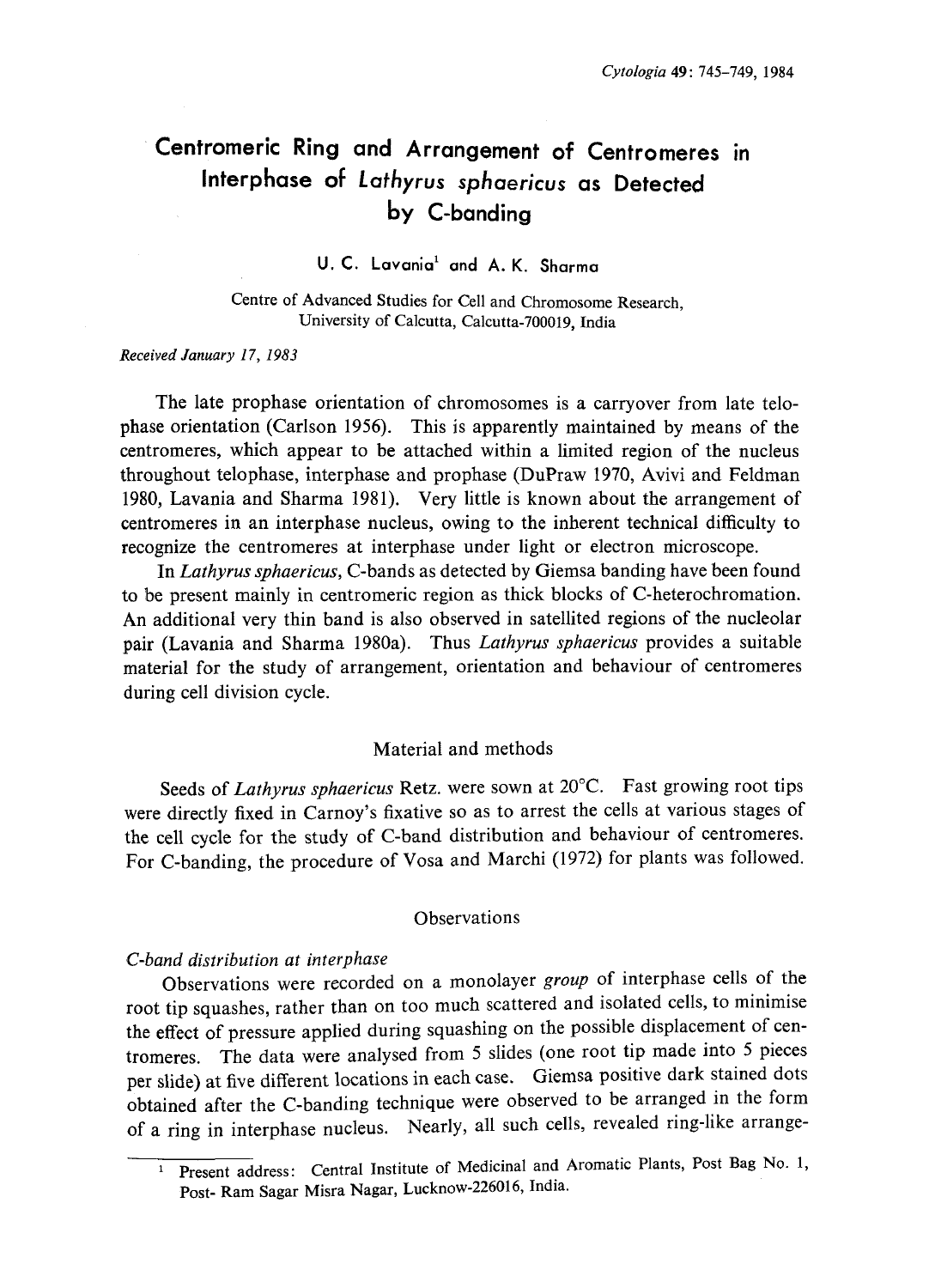ment of centromeres. Out of a total of 200 interphase cells showing a distinct ring like arrangement of C-band regions examined, 16.5% showed a few C-band dots in the central gap of the ring (Fig. 1). This ring of heterochromatic regions was formed in one of the polar region of the nucleus. With the advance of interphase (as revealed from the nuclear size and heterochromation amount; 2C-to-4C tran sition), the C-band regions of the ring fuse in a group of 2-3 bands (as apparent from the size) to form 5-7 thick blocks of heterochromation at the centromere region (Fig. 2). The number and size of these centromeric heterochromtaic groups at in terphase vary between nuclei.



Figs. 1-6. 1, centromeric ring at interphase. Note, few Giemsa positive dots in the central gap of the ring. 2, centromeric groupings at interphase. 3, late prophase nucleus. Note, fusion of centromeres in some cases. 4, C-banded metaphase at equitorial plate. 5, anaphase. Note, ring like arrangement of centromeres. 6, two sister cells at early prophase. Note, polarizaed nucleus and ring-like arrangement of Giemsa stained regions on abaxial poles.

#### Orientation of C-band regions during mitotic movements

With the transition from interphase to prophase and the reorganization of the chromosomes, the separate C-band regions are also resolved. However, the C band regions still maintain the ring-like arrangement and chromosomes appear to remain polarized until late prophase (Fig. 3). At metaphase, the C-banded seg ments are arranged at the equatorial plate (Fig. 4). However, in some plates, where the chromosomes show radial metaphase like arrangement, the C-band regions form ring-like configuration. When the sister chromatids separate and move towards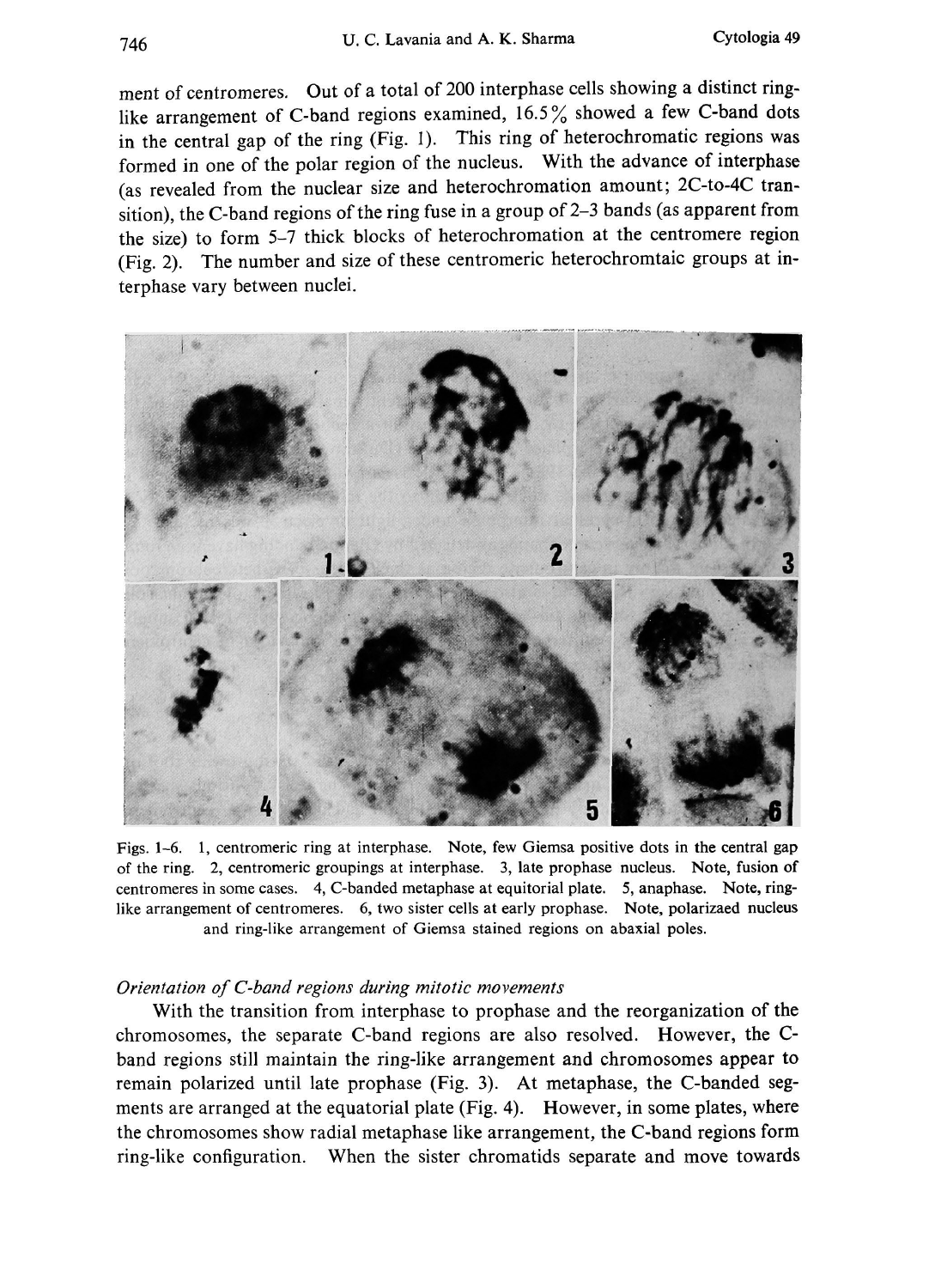opposite poles at anaphase, centromeric regions form a ring-like arrangement as evidenced by dark stained C-band regions (Fig. 5). A similar arrangement is re tained at telophase and subsequently at interphase (Fig. 6). All these observations clearly show that the arrangement of chromosomes is non-random throughout mitosis and the centromeric regions maintain their ring-like arrangement all over the division cycle as exhibited by arrangement and orientation of C-banded cen tromeric regions.

#### Discussion

# Arrangement of chromosomes in interphase and C-band distribution during mitotic movements

Constitutive heterochromation as detected by Giemsa C-banding technique is mainly confined to centromeric regions of chromosomes in L. sphaericus. At various stages of mitotic cell cycle in this species , the C-band regions form a ring-like configuration showing thereby that anaphase-telophase orientation of chromosomes is maintained at interphase and even till late prophase. Previous data on cytology (Avivi and Feldman 1980), autoradiography (Fussell 1975), electron microscopy (Church and Moens 1976) and banding (Stack and Clark 1974, Fussell 1977, Ghosh and Roy 1977, Tanaka and Tanaka 1977, Lavania and Sharma 1980b) studies on a variety of plants show that interphase chromosomes retain their telophase arrange ment. However, Hsu et al. (1971) found that position of centromeres in the interphase nucleus of Mus musculus varied from tissue to tissue. Fussell (1977) suggested that telophase orientation of interphase chromosomes is typical of cells with high mitotic rates. This non-random telophase arrangement of interphase chromo somes possibly determines the plane of division.

The centromeric regions of chromosomes as revealed by C-bands remain polari zed in the abaxial hemisphere of the nucleus and possibly the telomeric ends in other hemisphere. This polarization is a relic of anaphase-telophase chromosome orien tation from the preceding division.

# Centromeric ring

As evident from the observations, the ring-like configuration of centromeric heterochromatic regions is maintained throughout the division cycle. Even in metaphase plates where the chromosomes are slightly separated from each other and some radial metaphase like arrangement becomes apparent, the C-band regions can be seen arranged in a ring.

Mosolov (1974) and Mosolov and Bondareva (1976) in their models have sug gested that in the interphase nucleus chromosomes are meridionially arranged. The centromeres are concentrated on one of the polar circles forming a peculiar polar ring (centromeric ring). In view of this fact it appears that centromeric pole is most clearly expressed on the interphase nucleus and the telomeres are oriented towards the opposite pole. The centromeric ring unites the chromosomes in the region of centromere and is responsible for orienting them at all stages of the cell cycle. The so-called centromeric ring is a mechanism maintaining polar orientation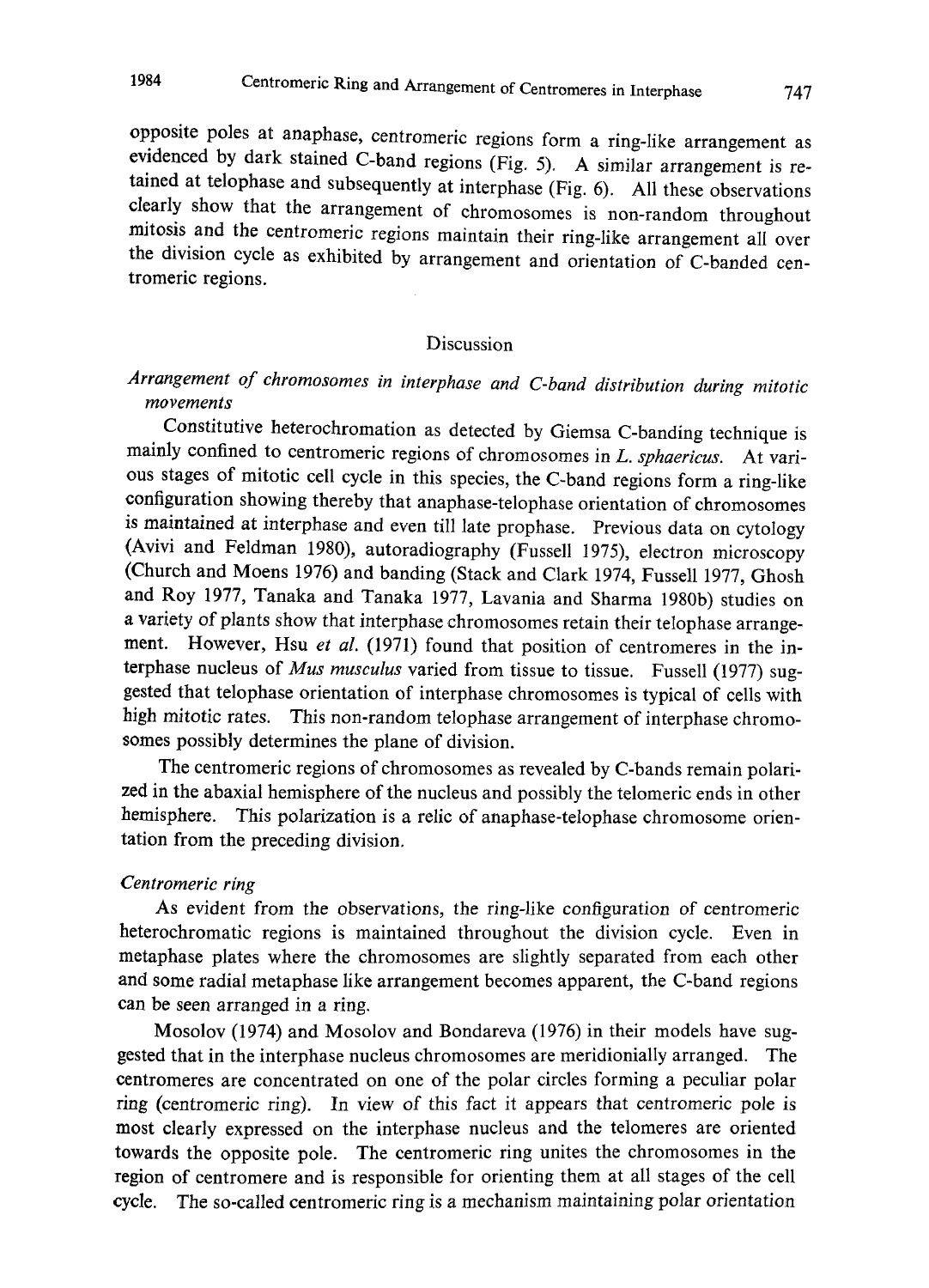of chromosomes. Mosolov (1974) suggested that the chromosomes always maintain a strictly non-random arrangement, independent of the cell cycle. Only by preserv ing this constancy, the regular spatial relationship of the genetic apparatus in the dividing cells is possible.

Yunis and Yasmineh (1971) suggested that the grouping of centromeres in a cell is a function of centric heterochromation which has an aggregation property. As the interphase cell advances, the heterochromatic regions of the centromeric ring aggregate to form 5-7 centromeric structures. Similar aggregation of centromeric regions in mitotic and meiotic interphase nuclei has been reported in Allium fistulosum (Church and Moens 1976, Moens and Church 1977). In some of the in terphase cells a few C-bands could be seen in the central gap of the centromeric ring. These may be ascribed to the C-bands of nucleolar segments. That the interstitial C-bands of nucleolar chromosomes remain in the nucleoplasm has been reported in Allium cepa and Trigonella foenum-graecum from the observations of C bands and electron micrographs of interphase nucleus (Ghosh and Roy 1977, Lava nia and Sharma 1980b). This ring-like arrangement of centromeres in interphase nucleus has also been noted by the present authors in Lathyrus odoratus, as having almost a similar type of C-banding pattern. Avivi and Feldman (1980) reviewed the arrangement of chromosomes in plants and inferred a circular arrangement of cent romeres in interphase nucleus.

The mechanism of maintaining this chromosome orientation is not fully known. One possibility is that heterochromatic regions rich in repetitive DNA and specific non-histones may serve as points of attachment to nuclear membrance (Sharma 1978, Lavania and Sharma 1981, 1982) which may well provide a mechanism for holding chromosomes in place within the nucleus (Fussell 1975, 1977, Avivi and Feldman 1980, Comings 1980). The existence of chromosomal inter-connection by thin filaments of chromatin running from one chromosome to the next during mitotic and meiotic metaphases has been clearly demonstrated in various cell types through different approaches (Hoskins 1968, Klasterska et al. 1977, Lavania and Sharma 1984). These interchromosomal connections may be involved in main taining a spatial relation among chromosomes and in governing the exact distri bution of the chromosomes at all stages of cell division.

#### Summary

The C-bands of Lathyrus sphaericus are present in the centromeric region of all the 14 chromosomes and the satellited region of the nucleolar pair. Orientation of interphase chromosomes is non-random and late anaphase arrangement of chro mosomes is maintained up to next late prophase through interphase. At interphase, centromeric regions form a ring-like arrangement towards one pole and chromo somes remain polarised. The chromosomes may be present singly or 2-3 centro meres may associate to form 5-7 centromeric masses. Regularity of spatial rela tionshipof chromosomes throughout the division cycle is indicated. Non-random arrangement of interphase chromosomes and organization of a structure like centro meric ring for maintaining the spatial relationship have been demonstrated.